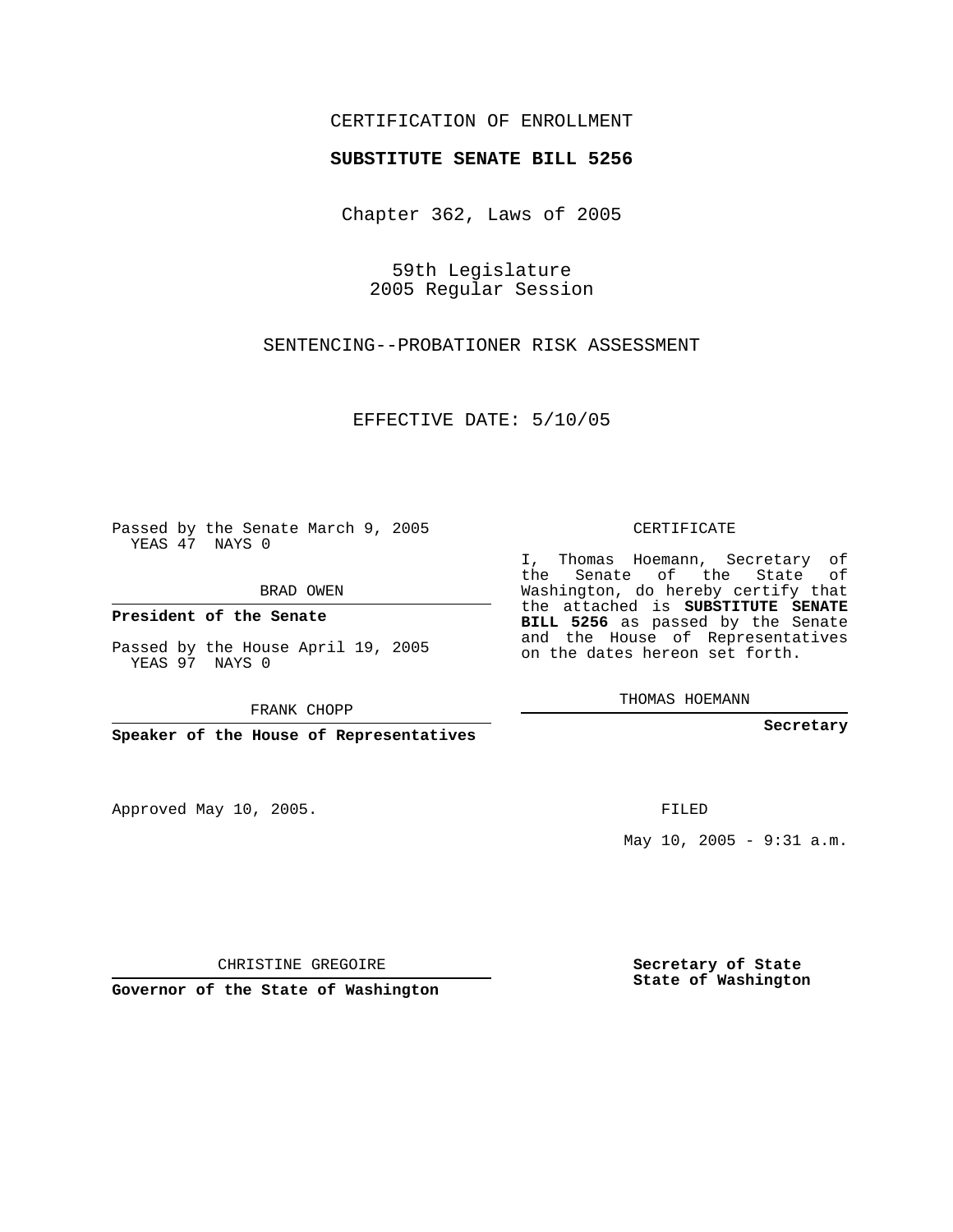## **SUBSTITUTE SENATE BILL 5256** \_\_\_\_\_\_\_\_\_\_\_\_\_\_\_\_\_\_\_\_\_\_\_\_\_\_\_\_\_\_\_\_\_\_\_\_\_\_\_\_\_\_\_\_\_

\_\_\_\_\_\_\_\_\_\_\_\_\_\_\_\_\_\_\_\_\_\_\_\_\_\_\_\_\_\_\_\_\_\_\_\_\_\_\_\_\_\_\_\_\_

Passed Legislature - 2005 Regular Session

## **State of Washington 59th Legislature 2005 Regular Session**

**By** Senate Committee on Human Services & Corrections (originally sponsored by Senators Hargrove and Stevens)

READ FIRST TIME 02/15/05.

 1 AN ACT Relating to misdemeanors and gross misdemeanors; amending 2 RCW 9.94A.501, 9.92.060, 9.95.204, and 9.95.210; and declaring an 3 emergency.

4 BE IT ENACTED BY THE LEGISLATURE OF THE STATE OF WASHINGTON:

 5 **Sec. 1.** RCW 9.94A.501 and 2003 c 379 s 3 are each amended to read 6 as follows:

 (1) When the department performs a risk assessment pursuant to RCW 9.94A.500, or to determine a person's conditions of supervision, the 9 risk assessment shall classify the offender or a probationer sentenced in superior court into one of at least four risk categories.

 (2) The department shall supervise every offender sentenced to a term of community custody, community placement, or community 13 supervision and every misdemeanor and gross misdemeanor probationer ordered by a superior court to probation under the supervision of the department pursuant to RCW 9.92.060, 9.95.204, or 9.95.210:

16 (a) Whose risk assessment places that offender or probationer in 17 one of the two highest risk categories; or

18 (b) Regardless of the offender's or probationer's risk category if: 19 (i) The offender's <u>or probationer's</u> current conviction is for: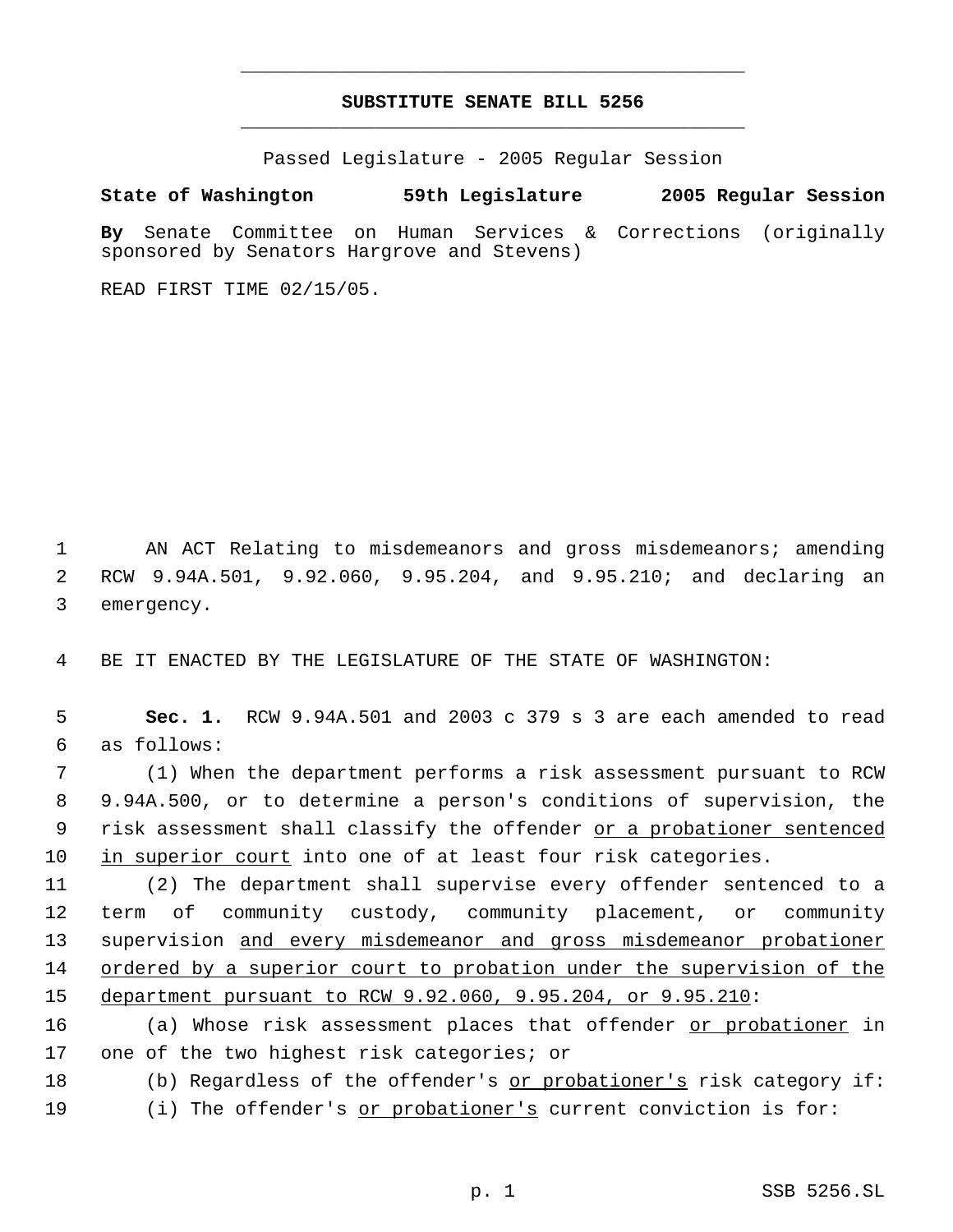(A) A sex offense; (B) A violent offense; (C) A crime against persons as defined in RCW 9.94A.411; (D) A felony that is domestic violence as defined in RCW 10.99.020; (E) A violation of RCW 9A.52.025 (residential burglary); (F) A violation of, or an attempt, solicitation, or conspiracy to violate, RCW 69.50.401 by manufacture or delivery or possession with intent to deliver methamphetamine; or (G) A violation of, or an attempt, solicitation, or conspiracy to violate, RCW 69.50.406 (delivery of a controlled substance to a minor); 11 (ii) The offender or probationer has a prior conviction for: (A) A sex offense; (B) A violent offense; (C) A crime against persons as defined in RCW 9.94A.411; (D) A felony that is domestic violence as defined in RCW 10.99.020; (E) A violation of RCW 9A.52.025 (residential burglary); (F) A violation of, or an attempt, solicitation, or conspiracy to violate, RCW 69.50.401 by manufacture or delivery or possession with intent to deliver methamphetamine; or (G) A violation of, or an attempt, solicitation, or conspiracy to violate, RCW 69.50.406 (delivery of a controlled substance to a minor); (iii) The conditions of the offender's community custody, community 23 placement, or community supervision or the probationer's supervision include chemical dependency treatment; (iv) The offender was sentenced under RCW 9.94A.650 or 9.94A.670; or (v) The offender is subject to supervision pursuant to RCW 9.94A.745. (3) The department is not authorized to, and may not, supervise any offender sentenced to a term of community custody, community placement, 31 or community supervision or any probationer unless the offender or 32 probationer is one for whom supervision is required under subsection (2) of this section. (4) This section expires July 1, 2010. **Sec. 2.** RCW 9.92.060 and 1996 c 298 s 5 are each amended to read as follows: (1) Whenever any person is convicted of any crime except murder,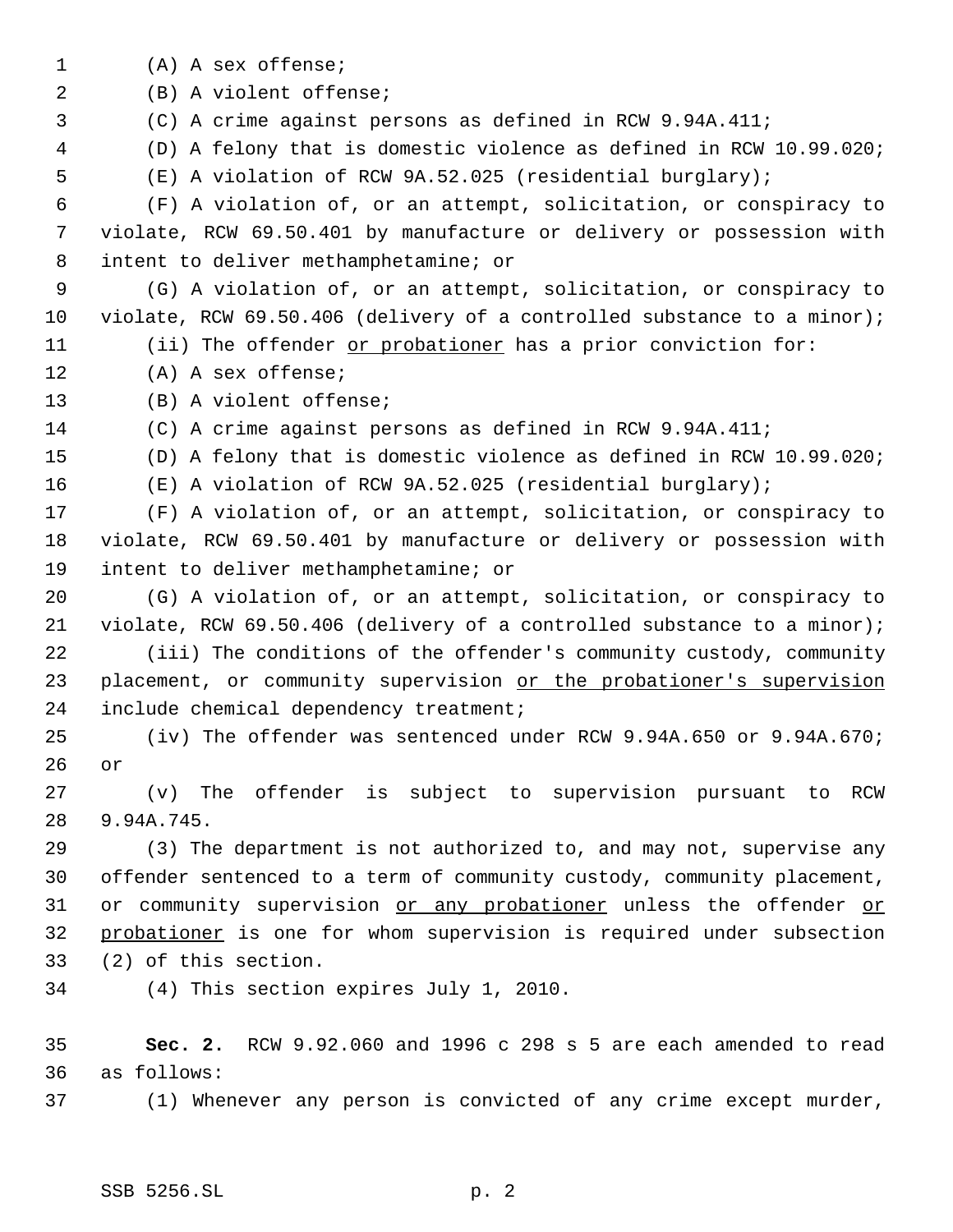burglary in the first degree, arson in the first degree, robbery, rape of a child, or rape, the superior court may, in its discretion, at the time of imposing sentence upon such person, direct that such sentence be stayed and suspended until otherwise ordered by the superior court, and that the sentenced person be placed under the charge of a community corrections officer employed by the department of corrections, or if the county elects to assume responsibility for the supervision of all superior court misdemeanant probationers a probation officer employed or contracted for by the county, upon such terms as the superior court may determine.

 (2) As a condition to suspension of sentence, the superior court shall require the payment of the penalty assessment required by RCW 7.68.035. In addition, the superior court may require the convicted person to make such monetary payments, on such terms as the superior court deems appropriate under the circumstances, as are necessary: (a) To comply with any order of the court for the payment of family support; (b) to make restitution to any person or persons who may have suffered loss or damage by reason of the commission of the crime in question or when the offender pleads guilty to a lesser offense or fewer offenses and agrees with the prosecutor's recommendation that the offender be required to pay restitution to a victim of an offense or offenses which are not prosecuted pursuant to a plea agreement; (c) to pay any fine imposed and not suspended and the court or other costs incurred in the prosecution of the case, including reimbursement of the state for costs of extradition if return to this state by extradition was required; and (d) to contribute to a county or interlocal drug fund.

 (3) As a condition of the suspended sentence, the superior court may order the probationer to report to the secretary of corrections or such officer as the secretary may designate and as a condition of the probation to follow the instructions of the secretary. If the county legislative authority has elected to assume responsibility for the supervision of superior court misdemeanant probationers within its jurisdiction, the superior court misdemeanant probationer shall report to a probation officer employed or contracted for by the county. In cases where a superior court misdemeanant probationer is sentenced in one county, but resides within another county, there must be provisions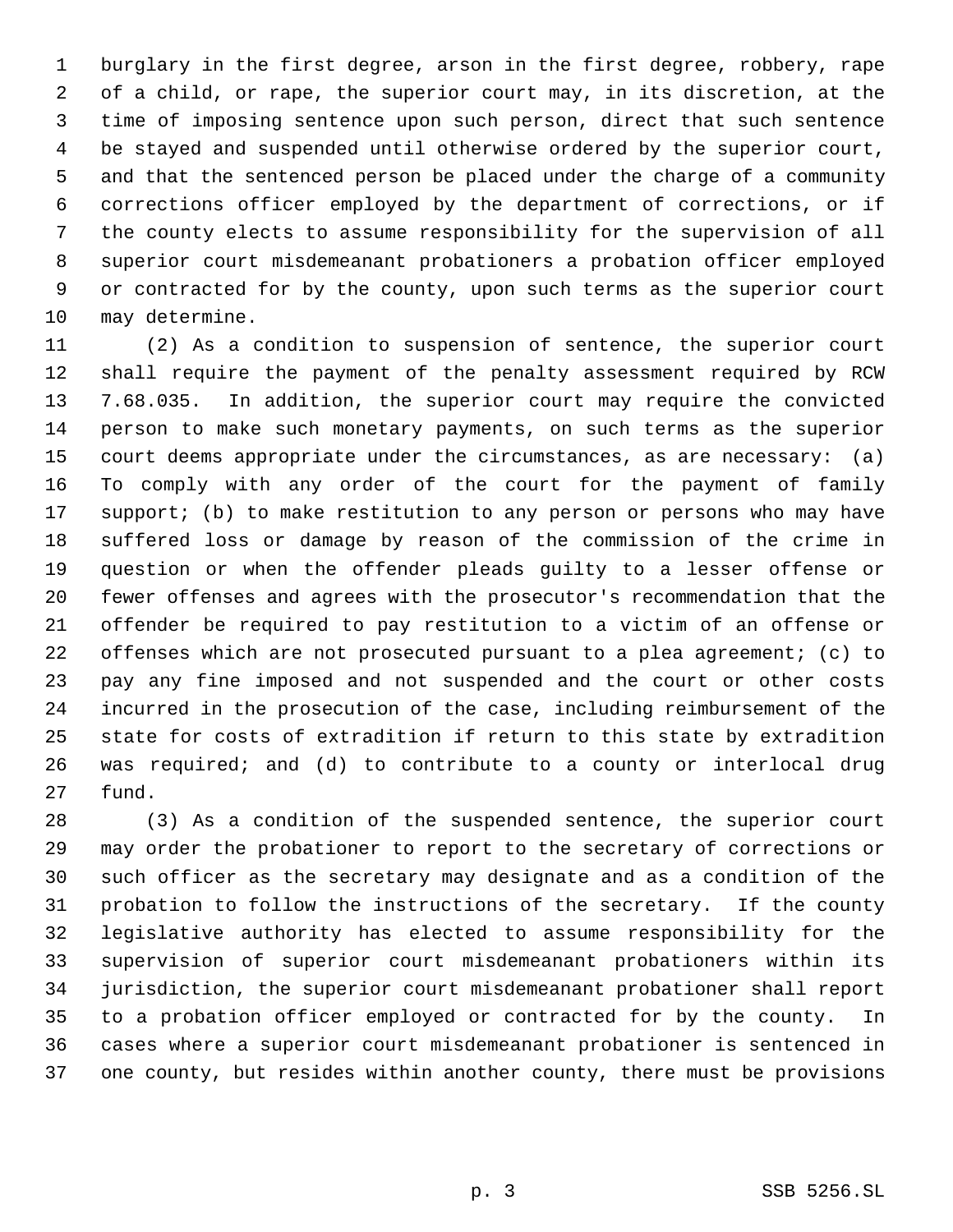for the probationer to report to the agency having supervision responsibility for the probationer's county of residence.

 (4) If restitution to the victim has been ordered under subsection (2)(b) of this section and the superior court has ordered supervision, the officer supervising the probationer shall make a reasonable effort to ascertain whether restitution has been made as ordered. If the superior court has ordered supervision and restitution has not been made, the officer shall inform the prosecutor of that violation of the terms of the suspended sentence not less than three months prior to the termination of the suspended sentence.

 (5) The provisions of RCW 9.94A.501 apply to sentences imposed under this section.

 **Sec. 3.** RCW 9.95.204 and 1996 c 298 s 1 are each amended to read as follows:

 (1) When a superior court places a defendant convicted of a misdemeanor or gross misdemeanor on probation and orders supervision under RCW 9.92.060 or 9.95.210, the department of corrections has initial responsibility for supervision of that defendant.

 (2) A county legislative authority may assume responsibility for the supervision of all defendants within its jurisdiction who have been convicted of a misdemeanor or gross misdemeanor and sentenced to probation by a superior court. The assumption of responsibility shall be made by contract with the department of corrections on a biennial basis.

 (3) If a county assumes supervision responsibility, the county shall supervise all superior court misdemeanant probationers within that county for the duration of the biennium, as set forth in the contract with the department of corrections.

 (4) A contract between a county legislative authority and the department of corrections for the transfer of supervision responsibility must include, at a minimum, the following provisions:

 (a) The county's agreement to supervise all misdemeanant probationers who are sentenced by a superior court within that county and who reside within that county;

 (b) A reciprocal agreement regarding the supervision of superior court misdemeanant probationers sentenced in one county but who reside in another county;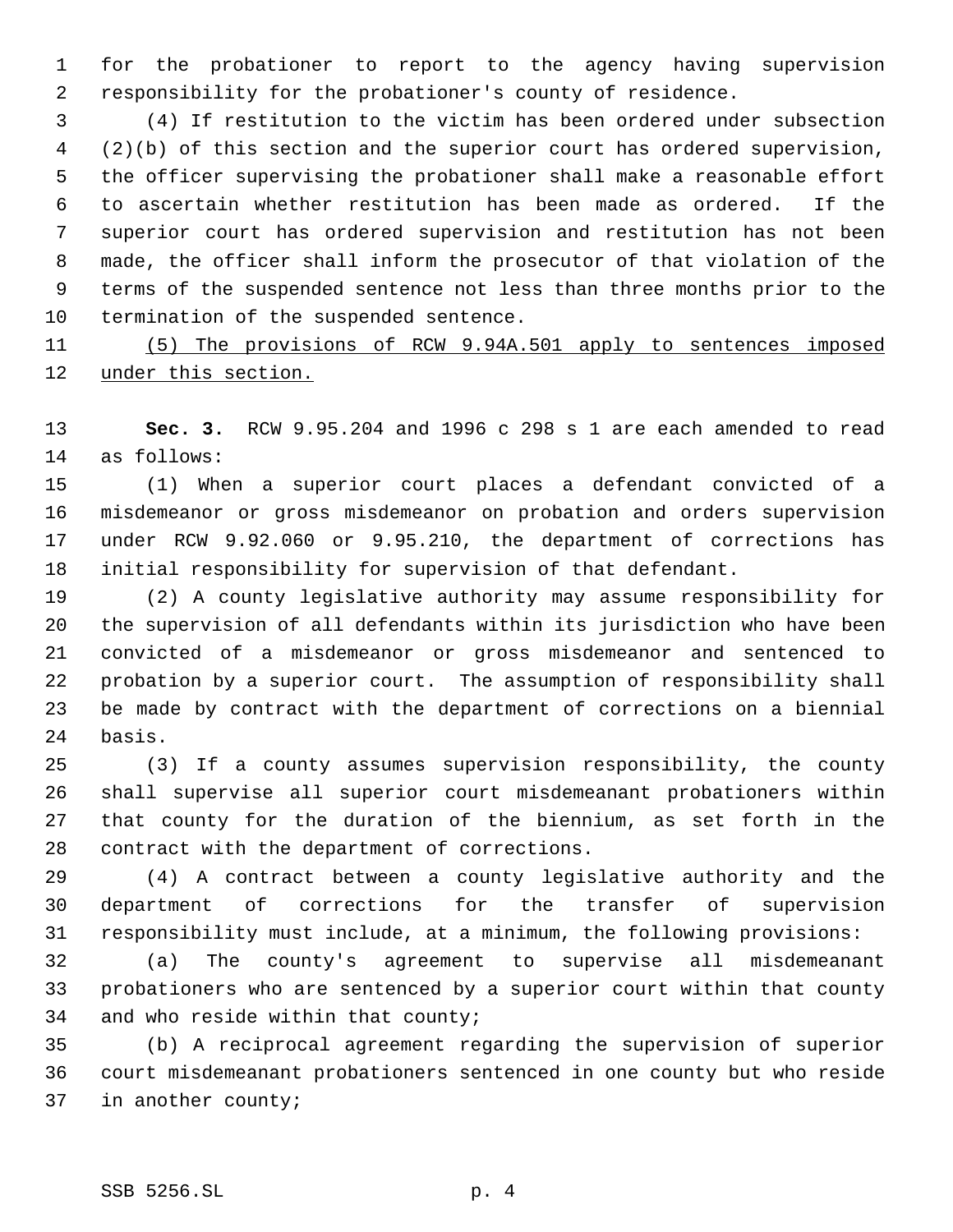(c) The county's agreement to comply with the minimum standards for classification and supervision of offenders as required under RCW 9.95.206;

 (d) The amount of funds available from the department of corrections to the county for supervision of superior court misdemeanant probationers, calculated according to a formula established by the department of corrections;

 (e) A method for the payment of funds by the department of corrections to the county;

 (f) The county's agreement that any funds received by the county under the contract will be expended only to cover costs of supervision of superior court misdemeanant probationers;

 (g) The county's agreement to account to the department of corrections for the expenditure of all funds received under the contract and to submit to audits for compliance with the supervision standards and financial requirements of this section;

 (h) Provisions regarding rights and remedies in the event of a possible breach of contract or default by either party; and

 (i) Provisions allowing for voluntary termination of the contract by either party, with good cause, after sixty days' written notice.

 (5) If the contract between the county and the department of corrections is terminated for any reason, the department of corrections shall reassume responsibility for supervision of superior court misdemeanant probationers within that county. In such an event, the department of corrections retains any and all rights and remedies available by law and under the contract.

 (6) The state of Washington, the department of corrections and its employees, community corrections officers, and volunteers who assist community corrections officers are not liable for any harm caused by the actions of a superior court misdemeanant probationer who is under the supervision of a county. A county, its probation department and employees, probation officers, and volunteers who assist probation officers are not liable for any harm caused by the actions of a superior court misdemeanant probationer who is under the supervision of the department of corrections. This subsection applies regardless of whether the supervising entity is in compliance with the standards of supervision at the time of the misdemeanant probationer's actions.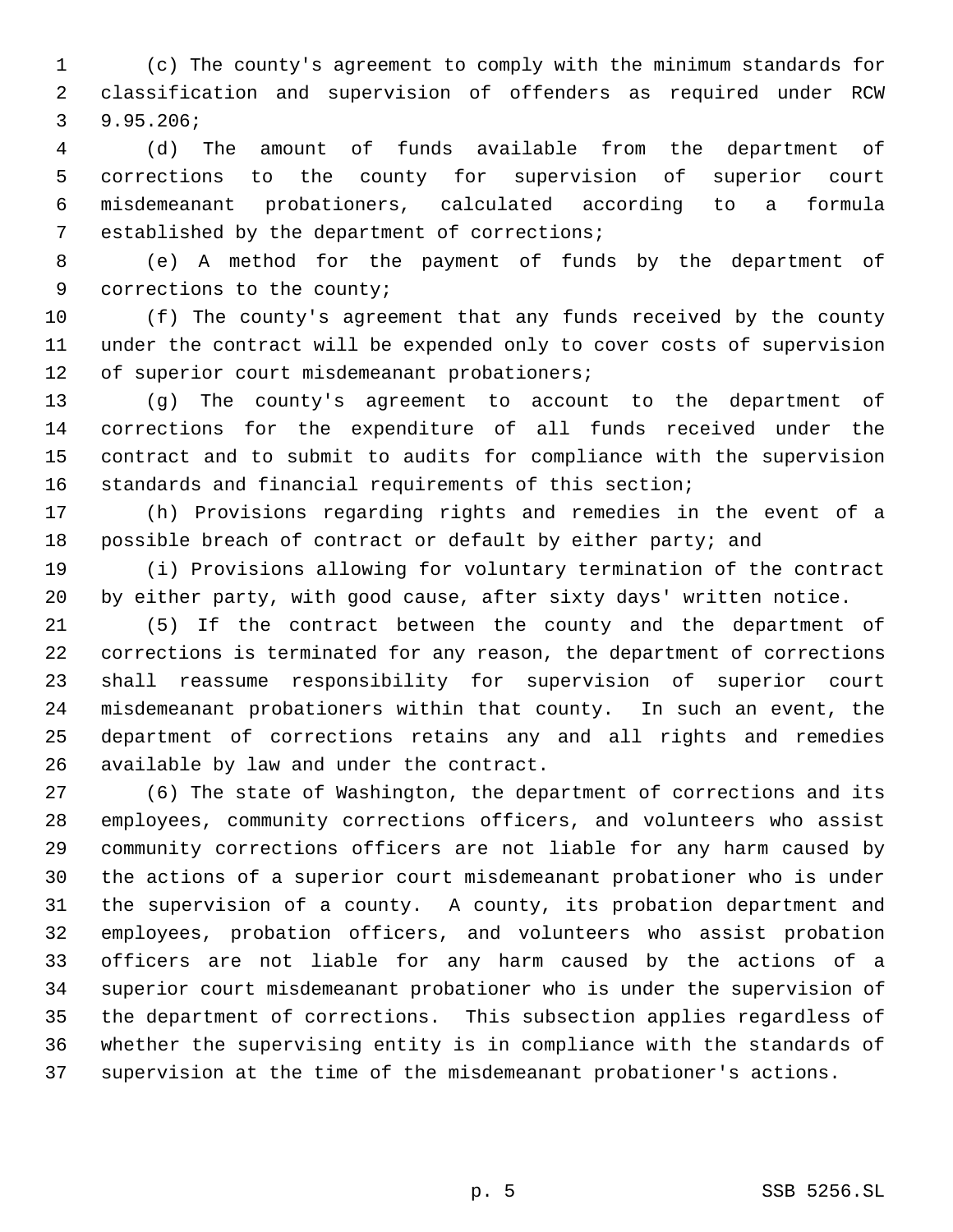(7) The state of Washington, the department of corrections and its employees, community corrections officers, any county under contract with the department of corrections pursuant to this section and its employees, probation officers, and volunteers who assist community corrections officers and probation officers in the superior court misdemeanant probation program are not liable for civil damages resulting from any act or omission in the rendering of superior court misdemeanant probation activities unless the act or omission constitutes gross negligence. For purposes of this section, "volunteers" is defined according to RCW 51.12.035.

 (8) The provisions of RCW 9.94A.501 apply to sentences imposed under this section.

 **Sec. 4.** RCW 9.95.210 and 1996 c 298 s 3 are each amended to read as follows:

 (1) In granting probation, the superior court may suspend the imposition or the execution of the sentence and may direct that the suspension may continue upon such conditions and for such time as it shall designate, not exceeding the maximum term of sentence or two years, whichever is longer.

 (2) In the order granting probation and as a condition thereof, the superior court may in its discretion imprison the defendant in the county jail for a period not exceeding one year and may fine the defendant any sum not exceeding the statutory limit for the offense committed, and court costs. As a condition of probation, the superior court shall require the payment of the penalty assessment required by RCW 7.68.035. The superior court may also require the defendant to make such monetary payments, on such terms as it deems appropriate under the circumstances, as are necessary: (a) To comply with any order of the court for the payment of family support; (b) to make restitution to any person or persons who may have suffered loss or damage by reason of the commission of the crime in question or when the offender pleads guilty to a lesser offense or fewer offenses and agrees with the prosecutor's recommendation that the offender be required to pay restitution to a victim of an offense or offenses which are not prosecuted pursuant to a plea agreement; (c) to pay such fine as may be imposed and court costs, including reimbursement of the state for costs of extradition if return to this state by extradition was required; (d)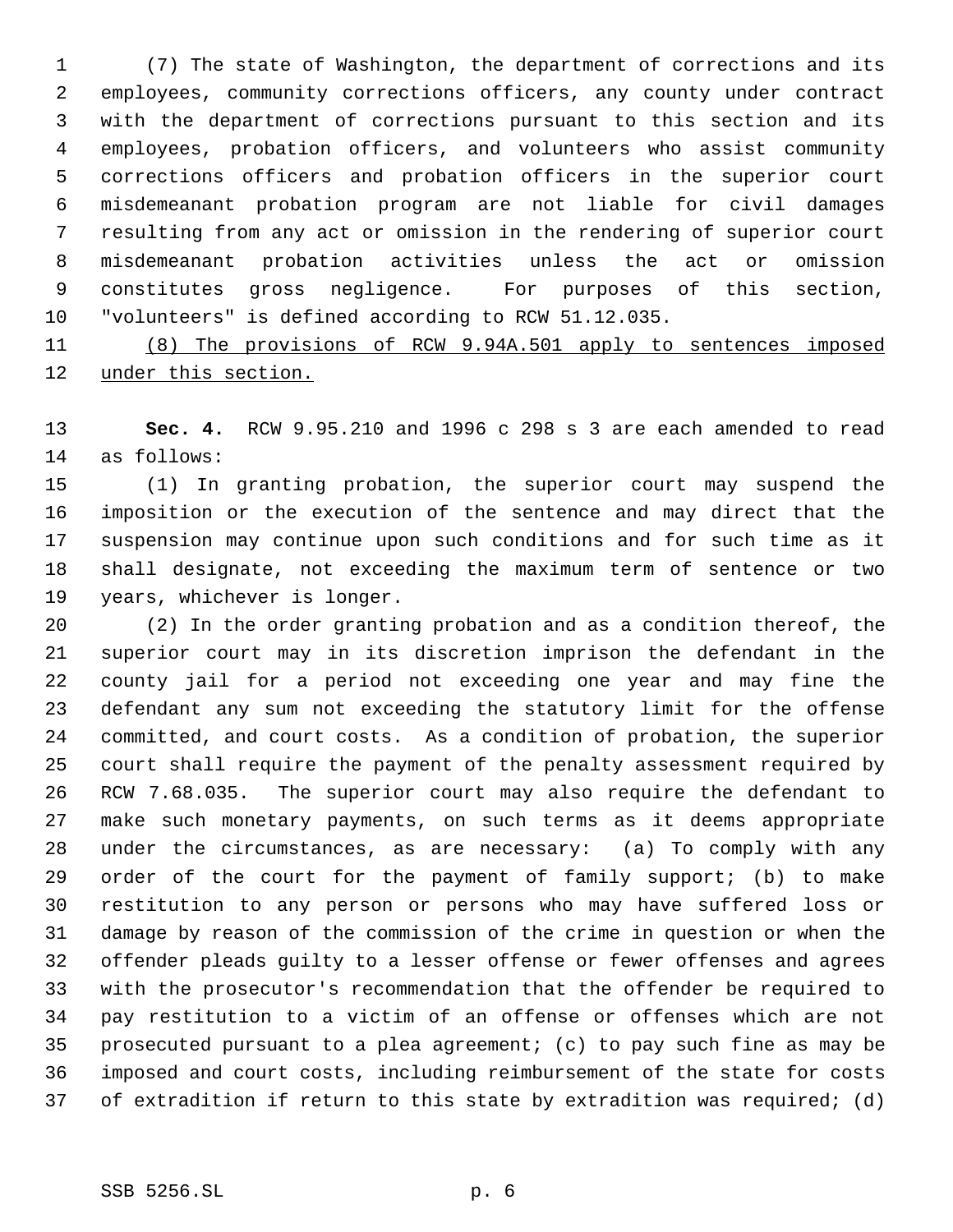following consideration of the financial condition of the person subject to possible electronic monitoring, to pay for the costs of electronic monitoring if that monitoring was required by the court as a condition of release from custody or as a condition of probation; (e) to contribute to a county or interlocal drug fund; and (f) to make restitution to a public agency for the costs of an emergency response under RCW 38.52.430, and may require bonds for the faithful observance of any and all conditions imposed in the probation.

 (3) The superior court shall order restitution in all cases where the victim is entitled to benefits under the crime victims' compensation act, chapter 7.68 RCW. If the superior court does not order restitution and the victim of the crime has been determined to be entitled to benefits under the crime victims' compensation act, the department of labor and industries, as administrator of the crime victims' compensation program, may petition the superior court within one year of imposition of the sentence for entry of a restitution order. Upon receipt of a petition from the department of labor and industries, the superior court shall hold a restitution hearing and shall enter a restitution order.

 (4) In granting probation, the superior court may order the probationer to report to the secretary of corrections or such officer as the secretary may designate and as a condition of the probation to follow the instructions of the secretary. If the county legislative authority has elected to assume responsibility for the supervision of superior court misdemeanant probationers within its jurisdiction, the superior court misdemeanant probationer shall report to a probation officer employed or contracted for by the county. In cases where a superior court misdemeanant probationer is sentenced in one county, but resides within another county, there must be provisions for the probationer to report to the agency having supervision responsibility for the probationer's county of residence.

 (5) If the probationer has been ordered to make restitution and the superior court has ordered supervision, the officer supervising the probationer shall make a reasonable effort to ascertain whether restitution has been made. If the superior court has ordered supervision and restitution has not been made as ordered, the officer shall inform the prosecutor of that violation of the terms of probation not less than three months prior to the termination of the probation